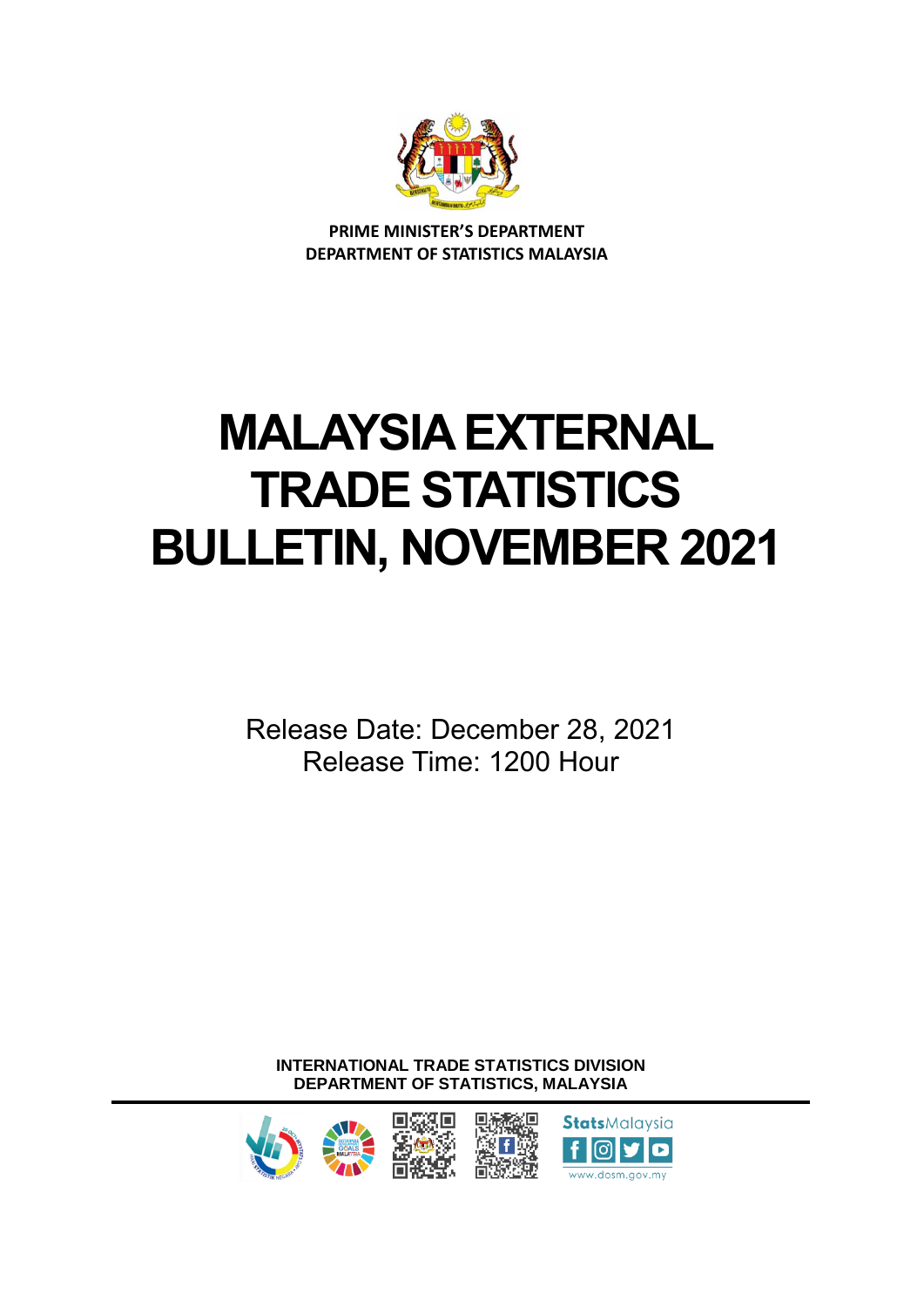# **MALAYSIA'S TRADE PERFORMANCE, NOVEMBER 2021**

Malaysia's trade maintained its upward trend in November 2021 with total trade expanding by 34.9 per cent, reaching RM205.5 billion as compared to RM152.3 billion in November 2020. Exports continued to increase by 32.4 per cent to RM112.2 billion compared to November 2020. Imports rose by 38.0 per cent year-on-year (y-o-y) in November 2021 amounted at RM93.3 billion. Trade balance recorded a surplus of RM18.9 billion with an increase of 10.5 per cent compared to the same period last year.

On a month-on-month (m-o-m) basis, imports and total trade recorded a positive growth of 5.9 per cent and 1.5 per cent respectively, while exports and trade balance contracted by 1.9 per cent and 28.1 per cent respectively.

# **A. EXPORTS**

#### **1. Performance of Exports**

Malaysia's exports was recorded at RM112.2 billion, increased by 32.4 per cent y-o-y. The increase was driven mainly from domestic exports as well as re-exports. Domestic exports stood at RM93.7 billion and contributed 83.5 per cent to total exports, grew by 34.3 per cent. On the same note, re-exports with a value of RM18.5 billion, grew by 23.9 per cent y-o-y. In comparison to October 2021, exports decreased by 1.9 per cent or RM2.2 billion. Analysis of the seasonally adjusted terms m-o-m, exports increased by 7.7 per cent or RM8.1 billion to RM112.4 billion.

**Malaysia's Exports Performance Remained Resilient and Maintained its Upward Momentum, Expanding by 32.4 per cent**



Chart 1: Domestic Exports, Re-Exports (RM billion) and Annual Change (%)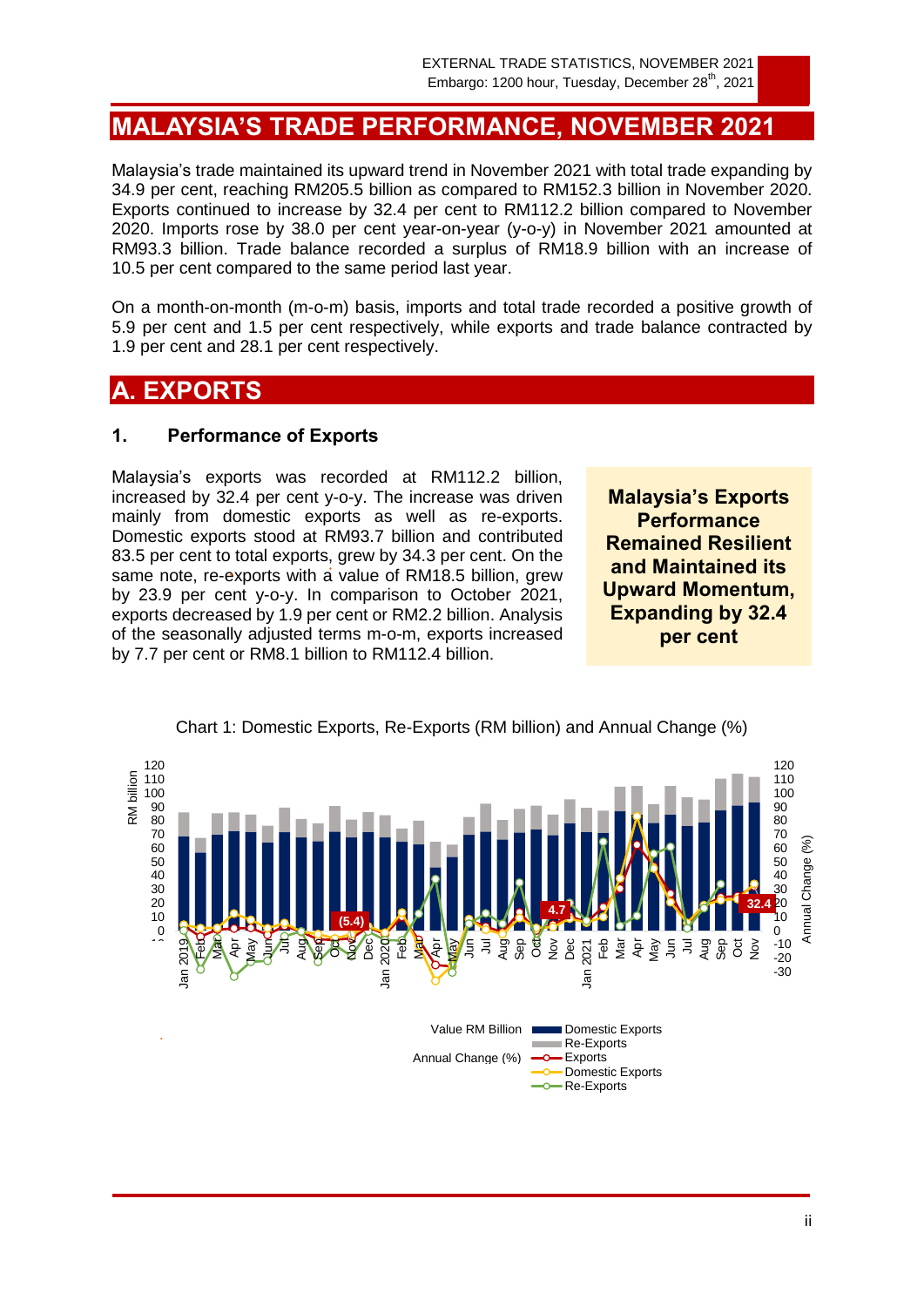

Chart 2: Actual Export Value and Seasonally Adjusted Export Value, RM billion

## **2. Export Performance for Major Country of Destination**

China and Singapore continued to be major country of destinations in November 2021 with a total contribution of 29.5 per cent to Malaysia's exports.

Exports to China with a value of RM17.1 billion, represented 15.3 per cent of total exports, registering an increase of 20.5 per cent or RM2.9 billion y-o-y. The rise was led by higher exports of optical & scientific equipment (+RM315.9 million, +77.2%), palm oil-based manufactured products (+RM291.0 million, +92.3%), paper & pulp products (+RM149.2 million, +89.6%) and processed food (+RM128.6 million, +52.5%).

Exports to Singapore in November 2021 amounted to RM16.0 billion and accounted for 14.3 per cent of Malaysia's total exports, increased by 19.7 per cent or RM2.6 billion y-o-y. The expansion was led by higher exports of petroleum products (+RM919.9 million, +65.2%), machinery, equipment & parts (+RM490.2 million, +66.9%) and electrical & electronic products (E&E) (+RM440.8 million, +6.1%).



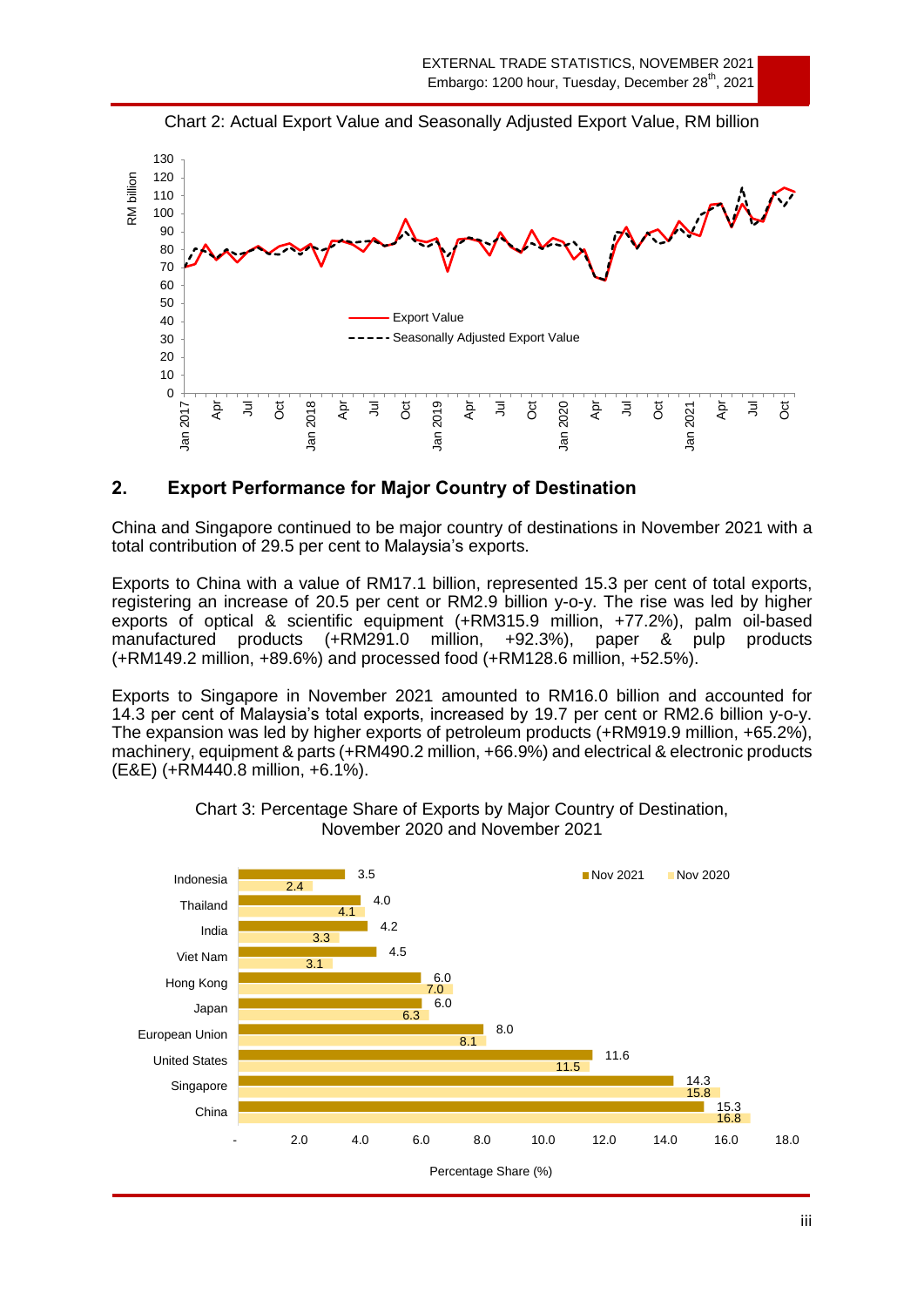## **3. Exports to ASEAN Countries**

ASEAN countries contributed 29.3 per cent of Malaysia's total exports in November 2021, grew by 39.4 per cent from RM23.6 billion in November 2020 to RM32.9 billion. This increment was contributed mainly from petroleum products as it widened by 129.6 per cent or RM3.1 billion as well as E&E products which expanded by 22.0 per cent or RM2.1 billion.



#### Chart 4: Percentage Share of Exports, November 2021

# **4. Export Performance for Economic Sectors**

Exports of manufactured products in November 2021, which constituted 85.0 per cent of total exports, expanded by 28.2 per cent or RM21.0 billion y-o-y to RM95.4 billion. The main contributors to the expansion were E&E products (+RM5.9 billion, +17.4%), followed by petroleum products (+RM5.1 billion, +111.6%), manufacture of metal (+RM2.5 billion, +75.9%), and chemical & chemical products (+RM2.0 billion, +45.9%).

Exports of agriculture products, which contributed 8.9 per cent of total exports increased by 76.8 per cent from RM5.6 billion in November 2020 to RM10.0 billion. The increase was in accordance with higher exports of palm oil & palm oil-based agriculture products which grew by 97.4 per cent from RM4.0 billion to RM7.9 billion.

Meanwhile, exports of mining products which represented 5.7 per cent of total exports recorded positive growth of 45.2 per cent from RM4.4 billion in November 2020 to RM6.3 billion. This was supported by higher exports of liquefied natural gas (LNG) (+RM1.9 billion, +99.5%).



Exhibit 1: Exports by Sector, November 2020 and November 2021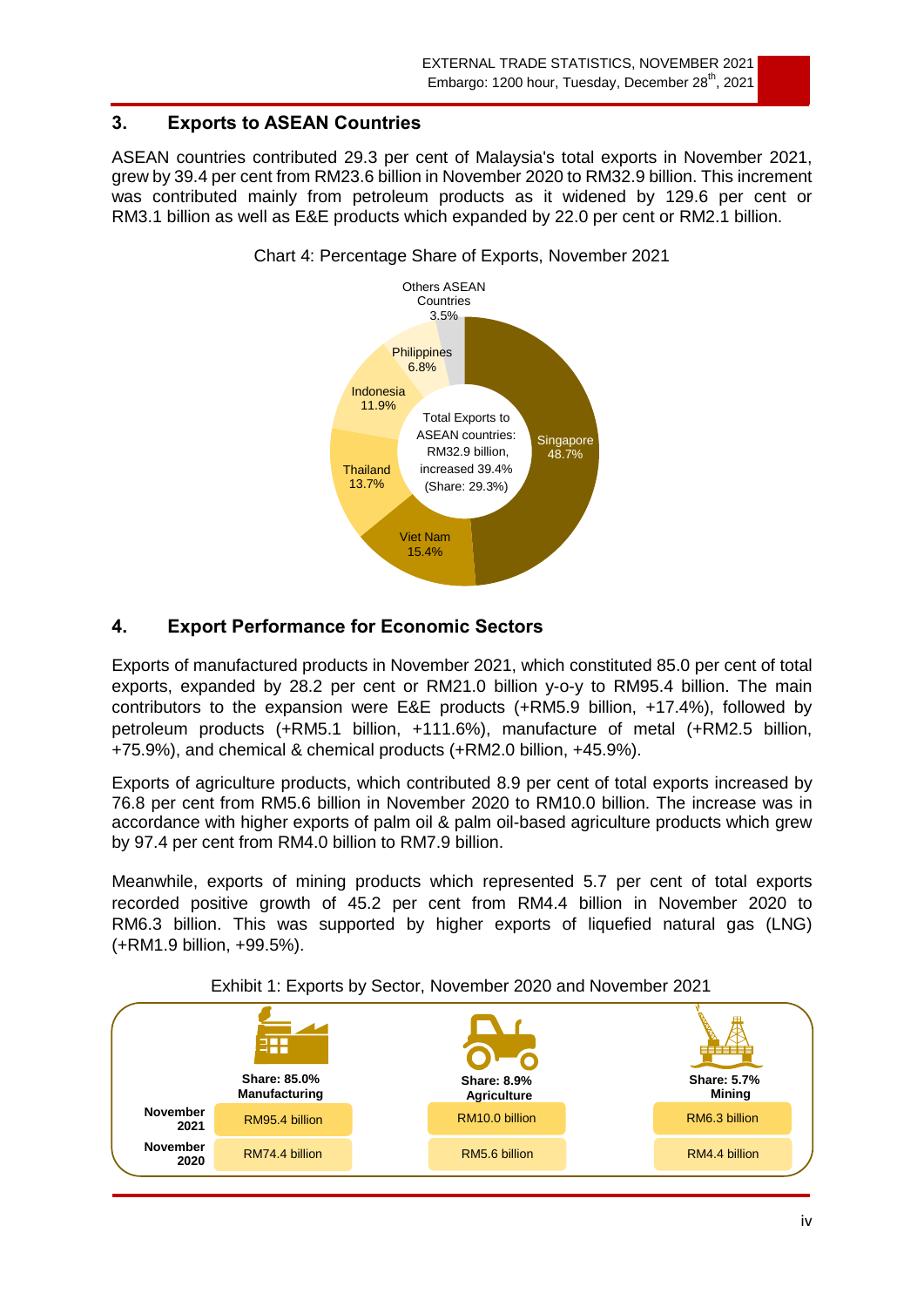#### **5. Exports of Selected Major Product**

The increase in exports for November 2021 has been seen in the positive growth of the following products:

- E&E products (35.7% of total exports), expanded by 17.4 per cent (+RM5.9 billion) to RM40.0 billion;
- Refined petroleum products, which accounted for 8.1 per cent of total exports, soared by RM5.3 billion or 140.9 per cent to RM9.0 billion in line with the increase in both average unit value (+90.1%) and export volume (+26.7%);
- Palm oil & palm oil-based products (9.9% of total exports) grew by RM5.2 billion (+89.7%) to RM11.1 billion. Exports of palm oil, the major commodity in this group of products rose by RM2.9 billion or 81.6 per cent along with the rise of both average unit value (+36.4%) and export volume (+33.1%);
- LNG, accounting for 3.4 per cent of total exports, increased RM1.9 billion or 99.5 per cent consistent with the growth in both average unit value (+76.6%) and export volume (+13.0%);
- Timber and timber-based products, which contributed 2.1 per cent to total exports increased by 17.9 per cent or RM356.2 million to RM2.3 billion; and
- Natural rubber (0.4% of total exports) increased 29.5 per cent or RM99.1 million as shown in the growth of average unit value (+20.1%) and export volume (+7.8%).

However, exports of crude petroleum, which constituted 1.2 per cent to total exports dropped RM209.3 million or 13.4 per cent to RM1.4 billion as a result of the decrease in export volume (-56.4%). However, average unit value increased (+98.8%).

|                  | :m:An                                                                                        |                 |                      |                                  |               |                         |               |                 |               |                                        |                      |                   |               |                  |
|------------------|----------------------------------------------------------------------------------------------|-----------------|----------------------|----------------------------------|---------------|-------------------------|---------------|-----------------|---------------|----------------------------------------|----------------------|-------------------|---------------|------------------|
| Share            | 35.7%                                                                                        |                 | 9.9%                 |                                  |               | 8.1%                    |               | 1.2%<br>3.4%    |               | 2.1%                                   |                      | 0.4%              |               |                  |
|                  | 吊帽<br>Electrical and<br>Palm Oil and Palm<br>Electronic<br>Oil-based<br>Products<br>Products |                 |                      | Refined<br>Petroleum<br>Products |               | Liqufied Natural<br>Gas |               | Crude Petroleum |               | Timber and<br>Timber-based<br>Products |                      | Natural<br>Rubber |               |                  |
|                  | <b>RM</b><br>billion                                                                         | $y$ -o-y<br>(%) | <b>RM</b><br>billion | $y$ -o-y<br>(% )                 | RM<br>billion | $y$ -o-y<br>(% )        | RM<br>billion | $y$ -o-y<br>(%) | RM<br>billion | $y$ -o-y<br>(%)                        | <b>RM</b><br>billion | $y$ -o-y<br>(% )  | RM<br>billion | $y$ -o-y<br>(% ) |
| November<br>2021 | 40.0                                                                                         | $+17.4$         | 11.1                 | $+89.7$                          | 9.0           | $+140.9$                | 3.8           | $+99.5$         | 1.4           | $-13.4$                                | 2.3                  | $+17.9$           | 0.4           | $+29.5$          |
| November<br>2020 | 34.1                                                                                         | $+23.6$         | 5.8                  | $+8.1$                           | 3.8           | $-29.1$                 | 1.9           | $-41.6$         | 1.6           | $-28.7$                                | 2.0                  | $-1.0$            | 0.3           | $+23.2$          |
|                  |                                                                                              |                 |                      |                                  |               |                         |               |                 |               |                                        |                      |                   |               |                  |

Exhibit 2: Exports by Selected Major Product, November 2020 and November 2021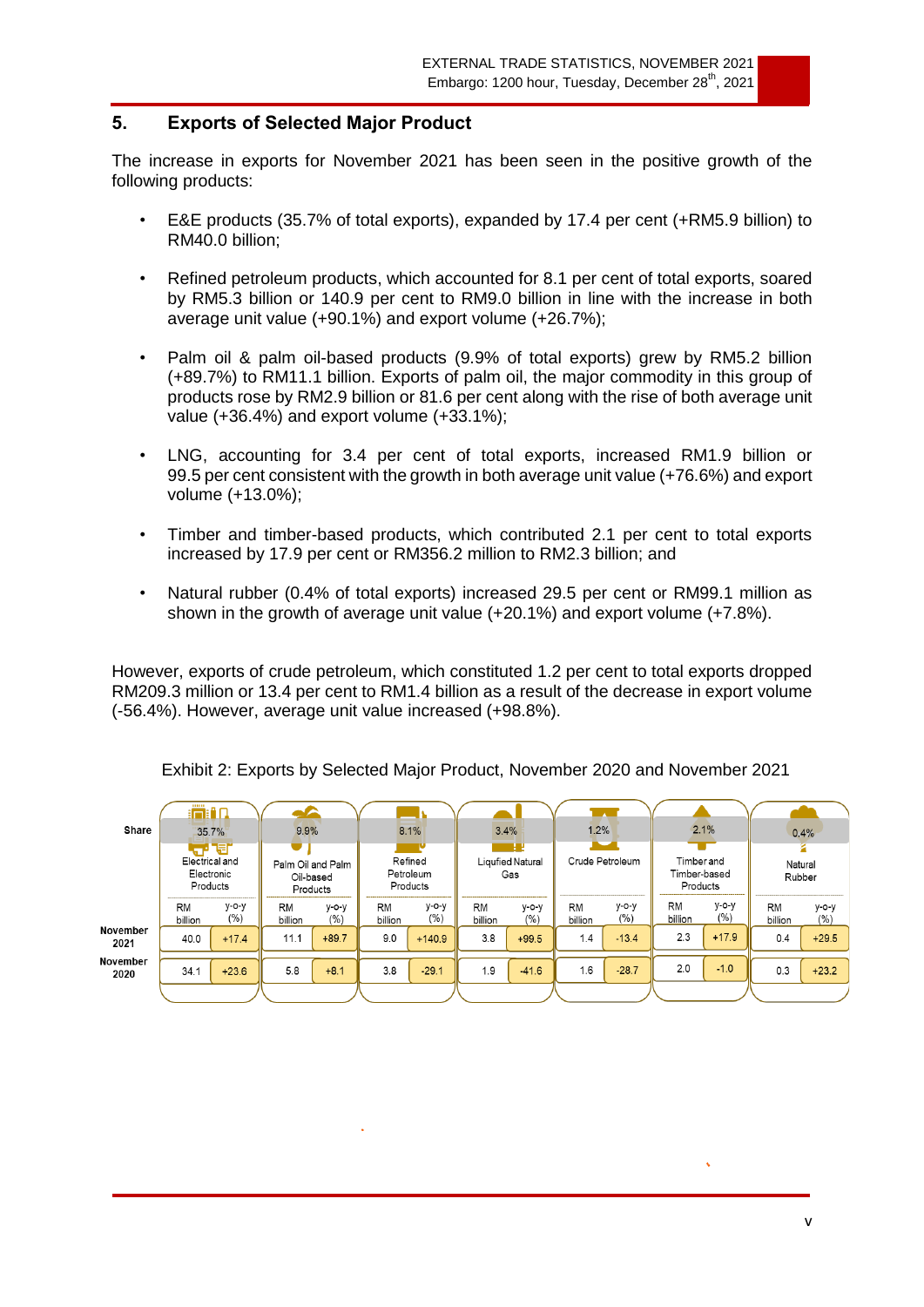# **B. IMPORTS**

## **1. Performance of Imports**

Malaysia's imports in November 2021 totalled RM93.3 billion, continued to register a significant growth of 38.0 per cent or RM25.7 billion. On a m-o-m basis, imports grew 5.9 per cent or RM5.2 billion. Based on seasonally adjusted terms, imports increased 7.0 per cent to RM90.4 billion.

On a y-o-y basis, imports by end use registered an increase with the growth in the intermediate goods, capital goods and consumption goods.

**Imports surged 38.0 per cent to RM93.3 billion in November 2021**





Chart 6: Actual Import Value and Seasonally Adjusted Imports Value, RM billion

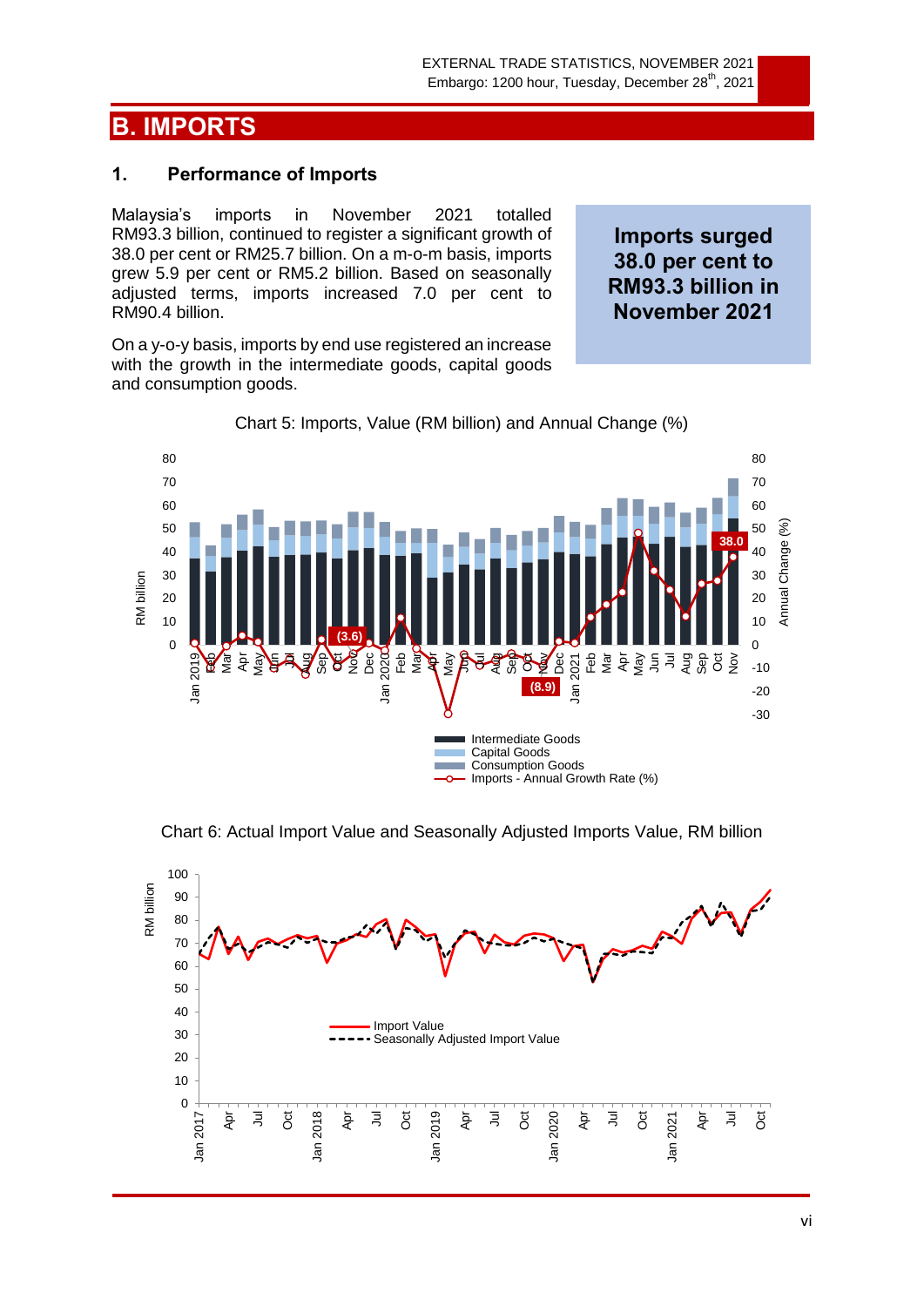## **2. Imports Performance for Major Country of Origin**

Two main countries of origin of Malaysia's imports in November 2021, contributed 32.3 per cent of total imports were China and Singapore.

Imports from China that hold 22.3 per cent of Malaysia's imports, expanded by 31.2 per cent or RM4.9 billion to RM20.8 billion. This was contributed mainly by outstanding growth in imports of E&E products, increased by 44.7 per cent or RM2.7 billion, chemical & chemical products (+RM895.2 million, +70.2%), machinery, equipment & parts (+RM407.2 million, +23.0%) and manufacture of metal (+RM337.6 million, +34.9%).

Imports from Singapore was valued at RM9.3 billion, made up 10.0 per cent of Malaysia's imports, grew by 50.2 per cent or RM3.1 billion y-o-y. The growth was mainly attributed from higher imports of petroleum products (+RM1.9 billion, +173.8%), E&E products (+RM600.4 million, +29.9%) and chemical & chemical products (+RM284.9 million, +49.2%).



Chart 7: Percentage Share of Imports by Major Country of Origin, November 2020 and November 2021

#### **3. Imports from ASEAN Countries**

Imports from ASEAN countries in November 2021 amounted to RM23.7 billion with a share of 25.4 per cent to total imports, increased by 54.8 per cent as compared to November 2020. The growth was mainly attributed from higher imports of petroleum products (+RM2.4 billion, +167.9%), E&E products (+RM1.6 billion, +39.4%), chemical & chemical products (+RM612.7 million, +52.0%), palm oil & palm oil-based agriculture products (+RM472.6 million, +88.5%) and crude petroleum (+RM380.0 million, +759.2%).

Among ASEAN countries of origin, 39.3 per cent of Malaysia's imports were from Singapore, expanded by 50.2 per cent or RM3.1 billion as compared to previous year.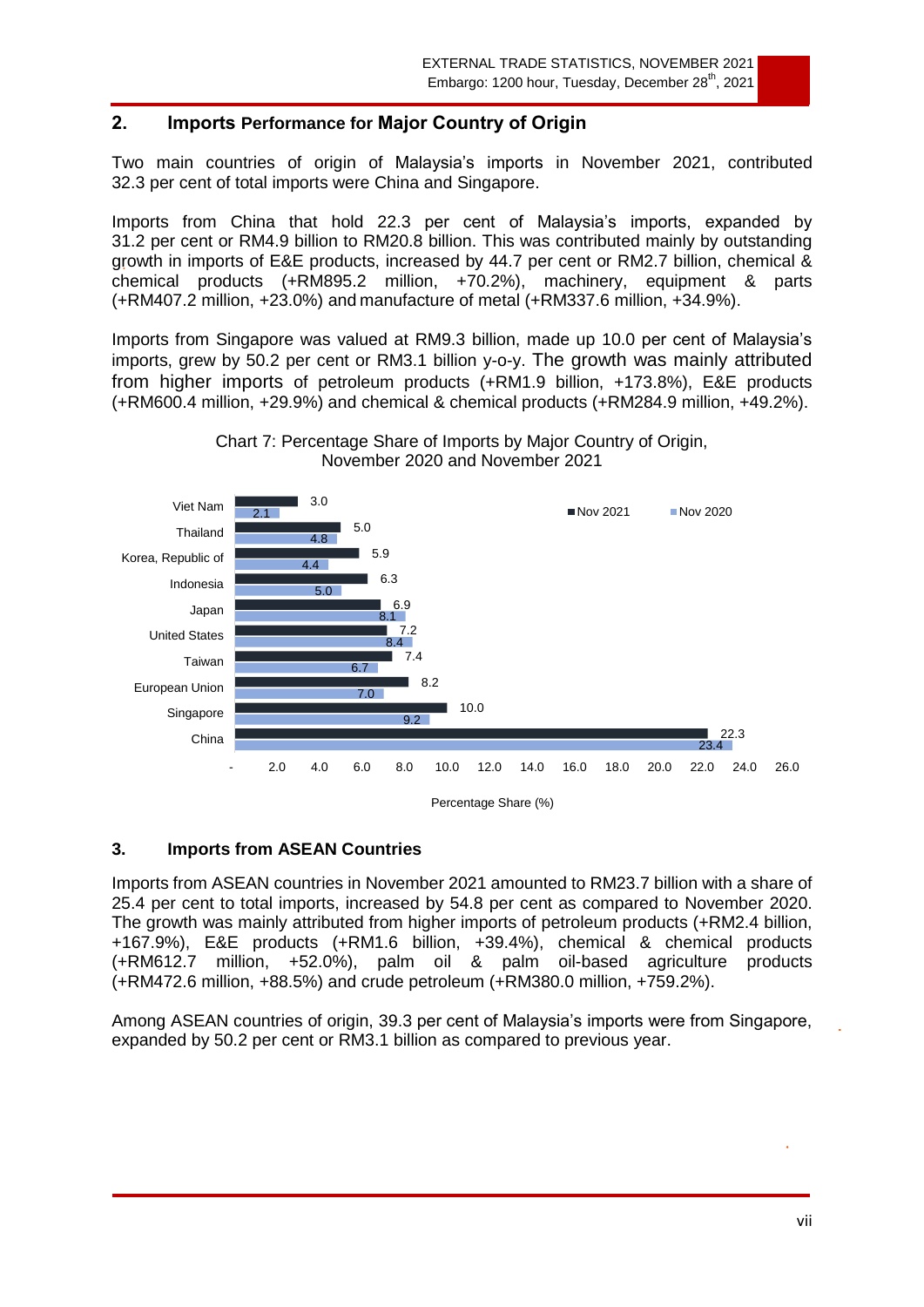

#### Chart 8: Percentage Share of Imports, November 2021

## **4. Import Performance for Economic Sectors**

Expansion in imports was led by higher imports of all main sectors in November 2021.

Manufactured products which constituted 86.8 per cent of total imports, increased by 38.4 per cent from RM58.5 billion to RM81.0 billion y-o-y. This was supported by higher imports of E&E products (+RM8.5 billion, +39.0%), petroleum products (+RM5.2 billion, +113.5%), chemical & chemical products (+RM2.6 billion, +41.0%) and machinery, equipment & parts (+RM1.2 billion, +23.3%).

Imports of agriculture products (5.6% of total imports) expanded by 26.7 per cent or RM1.1 billion y-o-y to RM5.3 billion, underpinned by higher imports of palm oil & palm oilbased agriculture products (+RM444.8 million, +76.2%).

Imports of mining products amounted to RM5.3 billion, increased by 80.0 per cent compared with November 2020 and accounting for 5.7 per cent of Malaysia's total imports. The expansion was seen for imports of crude petroleum (+RM807.7 million, +131.7%) and metalliferous ores & metal scrap (+RM641.4 million, +63.4%).



Exhibit 3: Imports by Sector, November 2020 and November 2021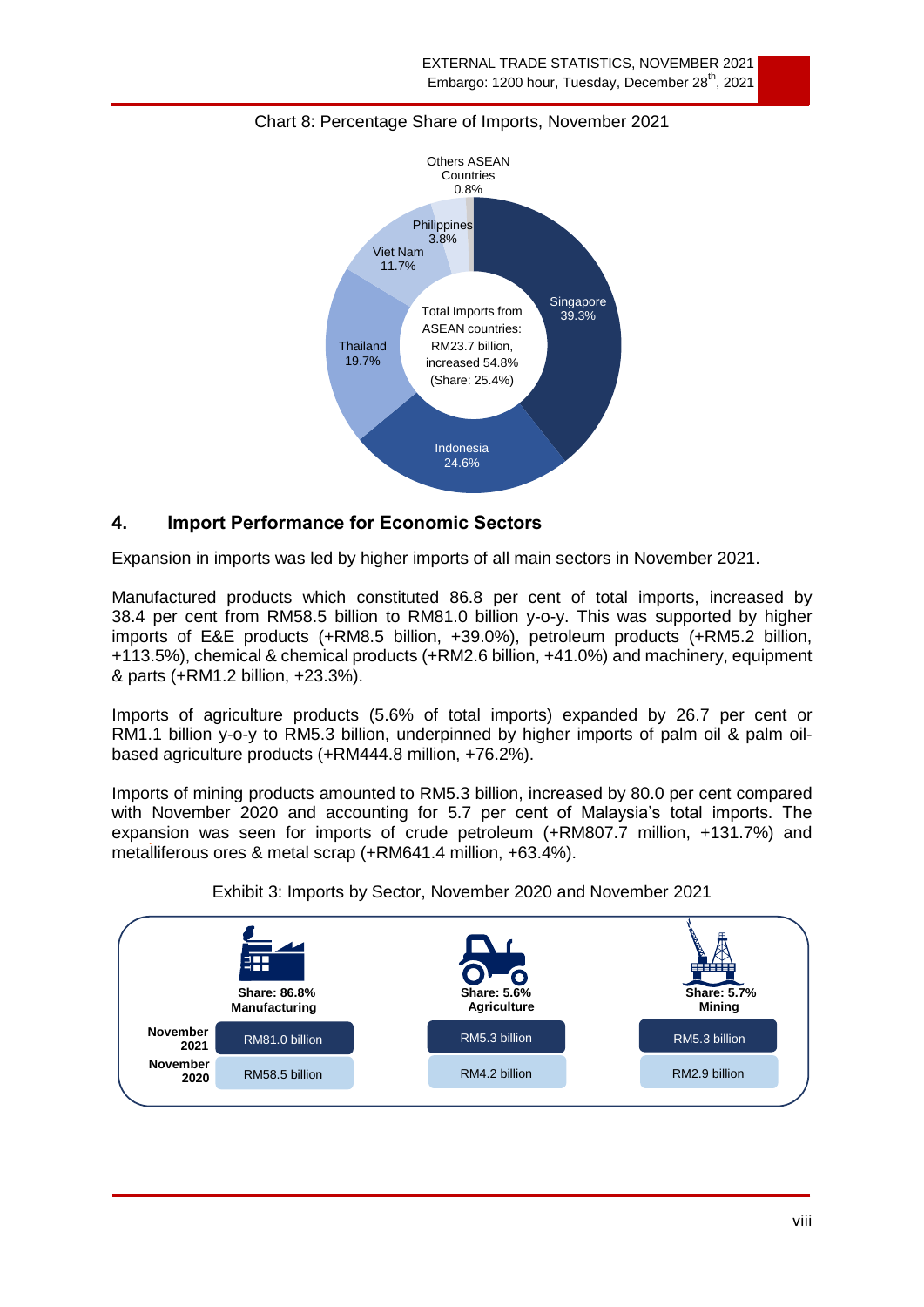## **5. Imports for End Use & Broad Economic Categories (BEC) Classification**

Total imports in November 2021 was valued at RM93.3 billion, rose 38.0 per cent y-o-y. The three main categories of imports by End Use which accounted for 77.0 per cent of total imports were:

**Intermediate goods**, was valued at RM54.7 billion or 58.6 per cent of total imports, increased by 47.4 per cent on account of higher imports of parts & accessories of capital goods (except transport equipment) (+RM8.4 billion, +73.3%), industrial supplies, processed (+RM5.1 billion, +32.7%), fuel & lubricants, primary (+RM1.7 billion, +122.1%) and fuel & lubricants, processed, others (+RM1.2 billion, +86.7%).

**Capital goods**, stood at RM9.5 billion (10.2% of total imports) grew by 32.1 per cent, attributable to the higher imports of capital goods (except transport equipment) (+RM2.2 billion, +32.3%) and transport equipment, industrial (+RM94.9 million, +27.9%); and

**Consumption goods**, amounted to RM7.7 billion (8.3% of total imports), recorded an increase of 22.8 per cent, resulting from higher imports of food & beverages, processed, mainly for household consumption (+RM449.7 million, +24.6%), durables goods (+RM403.2 million, +45.0%) and food & beverages, primary, mainly for household consumption (+RM192.2 million, +21.7%).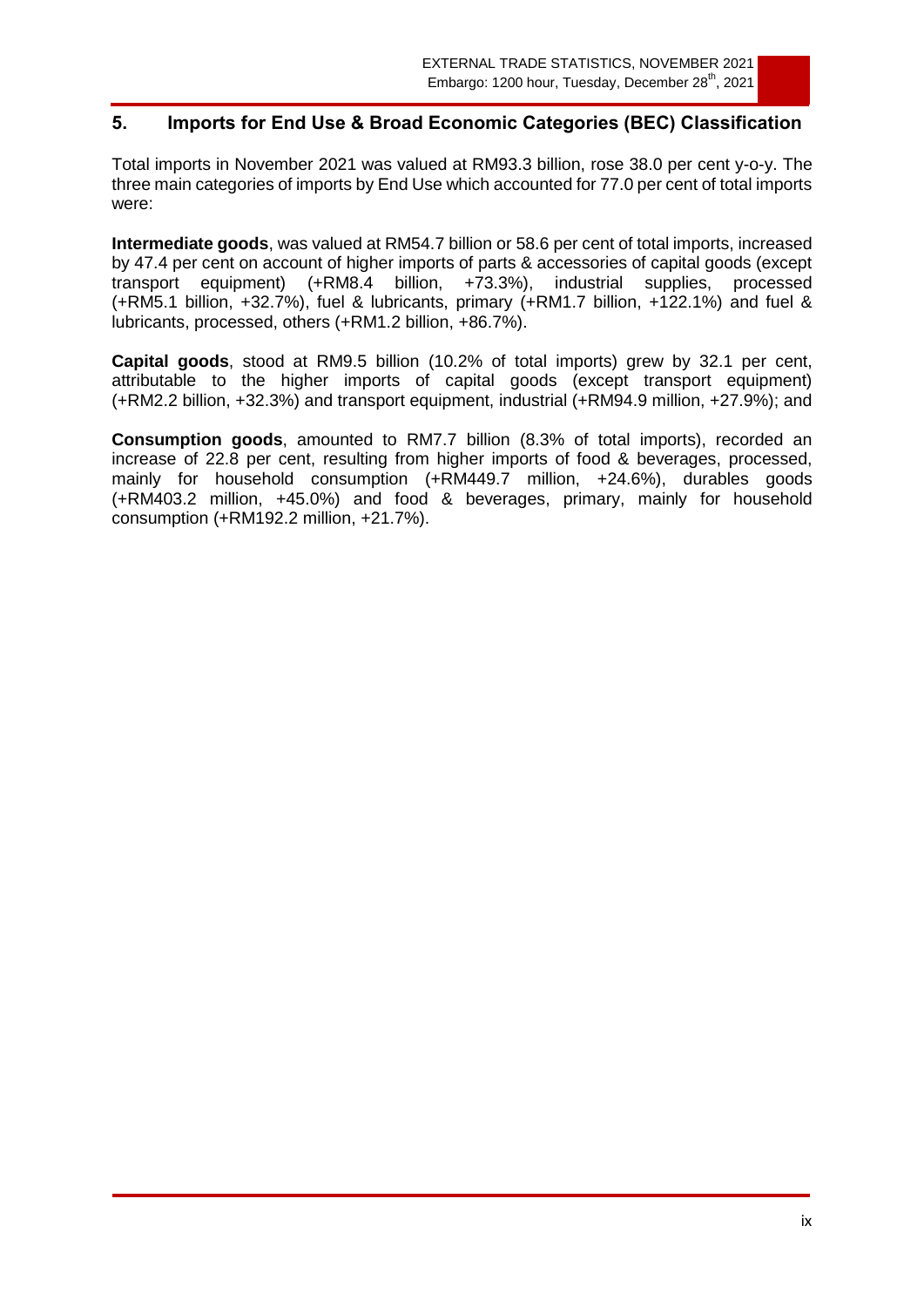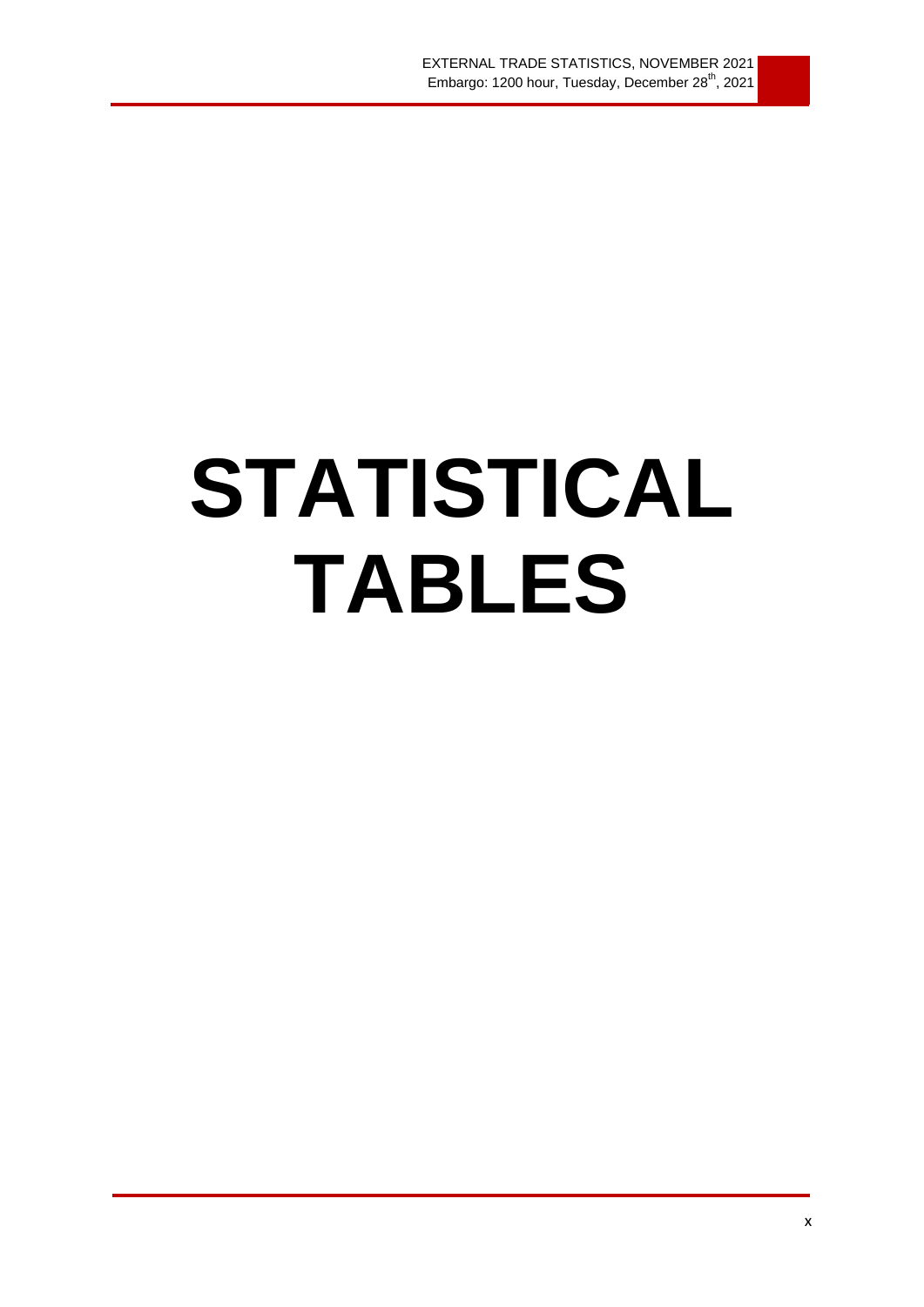#### **Table I : Exports, Domestic Exports, Imports, Total Trade And Balance of Trade**

|                   |                  |                                   | <b>Value RM million</b> |                    |                                   |                |                                   | Annual Change (%) |                    |                                   |
|-------------------|------------------|-----------------------------------|-------------------------|--------------------|-----------------------------------|----------------|-----------------------------------|-------------------|--------------------|-----------------------------------|
| <b>PERIOD</b>     | Exports          | <b>Domestic</b><br><b>Exports</b> | <b>Imports</b>          | <b>Total Trade</b> | <b>Balance of</b><br><b>Trade</b> | <b>Exports</b> | <b>Domestic</b><br><b>Exports</b> | <b>Imports</b>    | <b>Total Trade</b> | <b>Balance of</b><br><b>Trade</b> |
| 2015              | 777,355          | 674,171                           | 685,778                 | 1,463,134          | 91,577                            | 1.6            | 1.2                               | 0.4               | 1.0                | 11.0                              |
| 2016              | 786,964          | 672,996                           | 698,819                 | 1,485,783          | 88,145                            | 1.2            | (0.2)                             | 1.9               | 1.5                | (3.7)                             |
| 2017              | 934.927          | 792.127                           | 836,422                 | 1,771,349          | 98,505                            | 18.8           | 17.7                              | 19.7              | 19.2               | 11.8                              |
| 2018              | 1,003,587        | 804,335                           | 879,804                 | 1,883,391          | 123,783                           | 7.3            | 1.5                               | 5.2               | 6.3                | 25.7                              |
| 2019              | 995,072          | 823,484                           | 849,411                 | 1,844,483          | 145,661                           | (0.8)          | 2.4                               | (3.5)             | (2.1)              | 17.7                              |
| 2020              | 983,827          | 799,197                           | 800,481                 | 1,784,308          | 183,345                           | (1.1)          | (2.9)                             | (5.8)             | (3.3)              | 25.9                              |
| 2020 (JAN-NOV)    | 887,979          | 720,608                           | 725,365                 | 1,613,344          | 162,615                           | (2.3)          | (4.1)                             | (6.5)             | (4.2)              | 22.2                              |
| 2021 (JAN-NOV)    | 1,115,951        | 907,307                           | 894,424                 | 2,010,374          | 221,527                           | 25.7           | 25.9                              | 23.3              | 24.6               | 36.2                              |
| 2019              |                  |                                   |                         |                    |                                   |                |                                   |                   |                    |                                   |
| Q1                | 239,701          | 196,416                           | 199,170                 | 438,871            | 40,531                            | 0.4            | 3.0                               | (2.6)             | (1.0)              | 18.7                              |
| Q2                | 247,597          | 209,367                           | 215,116                 | 462,713            | 32,482                            | 0.5            | 7.7                               | (1.4)             | (0.4)              | 15.2                              |
| Q3                | 249,530          | 205,302                           | 213,695                 | 463,225            | 35,835                            | (0.9)          | 1.0                               | (5.7)             | (3.2)              | 42.5                              |
| Q4                | 258,244          | 212,399                           | 221,430                 | 479,674            | 36,814                            | (3.2)          | (1.6)                             | (3.9)             | (3.5)              | 1.4                               |
|                   |                  |                                   |                         |                    |                                   |                |                                   |                   |                    |                                   |
| 2020              |                  |                                   |                         |                    |                                   |                |                                   |                   |                    |                                   |
| Q1                | 239,122          | 195,796                           | 203,148                 | 442,269            | 35,974                            | (0.2)          | (0.3)                             | 2.0               | 0.8                | (11.2)                            |
| Q <sub>2</sub>    | 210,617          | 170,415                           | 185,314                 | 395,932            | 25,303                            | (14.9)         | (18.6)                            | (13.9)            | (14.4)             | (22.1)                            |
| Q3                | 262,329          | 210,573                           | 200,355                 | 462,684            | 61,973                            | 5.1            | 2.6                               | (6.2)             | (0.1)              | 72.9                              |
| Q4                | 271,759          | 222,413                           | 211,664                 | 483,424            | 60,095                            | 5.2            | 4.7                               | (4.4)             | 0.8                | 63.2                              |
| 2021              |                  |                                   |                         |                    |                                   |                |                                   |                   |                    |                                   |
| Q1                | 282,190          | 230,635                           | 223,507                 | 505,697            | 58,683                            | 18.0           | 17.8                              | 10.0              | 14.3               | 63.1                              |
| Q2                | 303,390          | 248,349                           | 247,021                 | 550,412            | 56,369                            | 44.0           | 45.7                              | 33.3              | 39.0               | 122.8                             |
| Q3                | 303,738          | 243,328                           | 242,464                 | 546,202            | 61,274                            | 15.8           | 15.6                              | 21.0              | 18.1               | (1.1)                             |
| 2019              |                  |                                   |                         |                    |                                   |                |                                   |                   |                    |                                   |
| JAN               | 86,341           | 68,888                            | 73,922                  | 160,262            | 12,419                            | 3.7            | 4.6                               | 1.0               | 2.4                | 23.6                              |
| FEB               | 67,683           | 57,181                            | 55,567                  | 123,250            | 12,116                            | (4.1)          | 2.1                               | (9.5)             | (6.6)              | 32.6                              |
| <b>MAR</b>        |                  |                                   |                         |                    | 15,996                            | 1.0            | 2.3                               | (0.3)             | 0.4                | 6.9                               |
|                   | 85,677           | 70,347                            | 69,681                  | 155,358            |                                   | 1.9            | 12.7                              | 4.2               | 2.9                | (10.6)                            |
| <b>APR</b>        | 86,228           | 72,737                            | 74,377                  | 160,605            | 11,851<br>9,570                   | 2.2            | 8.1                               | 1.4               | 1.8                | 8.5                               |
| MAY               | 84,679           | 72,174                            | 75,109                  | 159,787            |                                   | (2.7)          | 2.0                               | (9.8)             | (6.1)              | 81.4                              |
| JUN<br>JUL        | 76,691           | 64,456                            | 65,630                  | 142,321            | 11,061<br>15,969                  | 3.8            | 5.7                               | (5.8)             | (0.8)              | 96.5                              |
|                   | 89,765           | 71,757                            | 73,796                  | 163,561            | 11,052                            | (0.6)          | (0.6)                             | (12.5)            | (6.5)              | 664.3                             |
| AUG<br><b>SEP</b> | 81,513           | 68,075                            | 70,461                  | 151,974            |                                   | (6.1)          |                                   | 2.5               |                    |                                   |
|                   | 78,252           | 65,469                            | 69,438                  | 147,689            | 8,814                             | (6.4)          | (2.2)                             | (8.7)             | (2.3)              | (43.4)<br>4.3                     |
| ОСТ<br><b>NOV</b> | 90,861           | 72,345                            | 73,289                  | 164,150            | 17,572                            | (5.4)          | (5.4)                             | (3.6)             | (7.5)              | (21.3)                            |
| <b>DEC</b>        | 80,947<br>86,436 | 67,945<br>72,108                  | 74,261<br>73,880        | 155,208<br>160,316 | 6,686<br>12,556                   | 2.8            | (2.4)<br>3.4                      | 1.0               | (4.5)<br>1.9       | 14.5                              |
|                   |                  |                                   |                         |                    |                                   |                |                                   |                   |                    |                                   |
| 2020              |                  |                                   |                         |                    |                                   |                |                                   |                   |                    |                                   |
| JAN               | 84,288           | 68,008                            | 72,250                  | 156,538            | 12,039                            | (2.4)          | (1.3)                             | (2.3)             | (2.3)              | (3.1)                             |
| FEB               | 74,604           | 64,815                            | 62,160                  | 136,765            | 12,444                            | 10.2           | 13.4                              | 11.9              | 11.0               | 2.7                               |
| <b>MAR</b>        | 80,229           | 62,973                            | 68,737                  | 148,966            | 11,492                            | (6.4)          | (10.5)                            | (1.4)             | (4.1)              | (28.2)                            |
| APR               | 64,911           | 46,327                            | 69,376                  | 134,287 -          | 4,465                             | (24.7)         | (36.3)                            | (6.7)             | (16.4)             |                                   |
| MAY               | 62,801           | 54,063                            | 52,943                  | 115,744            | 9,858                             | (25.8)         | (25.1)                            | (29.5)            | (27.6)             | 3.0                               |
| JUN               | 82,905           | 70,025                            | 62,996                  | 145,901            | 19,910                            | 8.1            | 8.6                               | (4.0)             | 2.5                | 80.0                              |
| JUL               | 92,682           | 72,355                            | 67,424                  | 160,106            | 25,258                            | 3.2            | 0.8                               | (8.6)             | (2.1)              | 58.2                              |
| <b>AUG</b>        | 80,754           | 66,606                            | 65,975                  | 146,729            | 14,779                            | (0.9)          | (2.2)                             | (6.4)             | (3.5)              | 33.7                              |
| <b>SEP</b>        | 88,892           | 71,612                            | 66,956                  | 155,848            | 21,936                            | 13.6           | 9.4                               | (3.6)             | 5.5                | 148.9                             |
| OCT               | 91,190           | 74,004                            | 68,931                  | 160,121            | 22,259                            | 0.4            | 2.3                               | (5.9)             | (2.5)              | 26.7                              |
| <b>NOV</b>        | 84,721           | 69,820                            | 67,617                  | 152,338            | 17,105                            | 4.7            | 2.8                               | (8.9)             | (1.8)              | 155.8                             |
| DEC               | 95,848           | 78,589                            | 75,117                  | 170,964            | 20,731                            | 10.9           | 9.0                               | 1.7               | 6.6                | 65.1                              |
| 2021              |                  |                                   |                         |                    |                                   |                |                                   |                   |                    |                                   |
| JAN               | 89,625           | 72,120                            | 73,023                  | 162,648            | 16,603                            | 6.3            | 6.0                               | 1.1               | 3.9                | 37.9                              |
| FEB               | 87,567           | 71,421                            | 69,690                  | 157,257            | 17,877                            | 17.4           | 10.2                              | 12.1              | 15.0               | 43.7                              |
| <b>MAR</b>        | 104,998          | 87,094                            | 80,794                  | 185,792            | 24,204                            | 30.9           | 38.3                              | 17.5              | 24.7               | 110.6                             |
| <b>APR</b>        | 105,590          | 84,960                            | 85,231                  | 190,821            | 20,359                            | 62.7           | 83.4                              | 22.9              | 42.1               |                                   |
| MAY               | 92,313           | 78,661                            | 78,560                  | 170,873            | 13,754                            | 47.0           | 45.5                              | 48.4              | 47.6               | 39.5                              |
| <b>JUN</b>        | 105,487          | 84,728                            | 83,230                  | 188,717            | 22,256                            | 27.2           | 21.0                              | 32.1              | 29.3               | 11.8                              |
| JUL               | 97,321           | 76,591                            | 83,564                  | 180,884            | 13,757                            | $5.0\,$        | 5.9                               | 23.9              | 13.0               | (45.5)                            |
| AUG               | 95,587           | 79,081                            | 74,199                  | 169,785            | 21,388                            | 18.4           | 18.7                              | 12.5              | 15.7               | 44.7                              |
| <b>SEP</b>        | 110,831          | 87,655                            | 84,702                  | 195,532            | 26,129                            | 24.7           | 22.4                              | 26.5              | 25.5               | 19.1                              |
| OCT               | 114,430          | 91,260                            | 88,130                  | 202,560            | 26,300                            | 25.5           | 23.3                              | 27.9              | 26.5               | 18.2                              |
| <b>NOV</b>        | 112,202          | 93,735                            | 93,301                  | 205,503            | 18,901                            | 32.4           | 34.3                              | 38.0              | 34.9               | 10.5                              |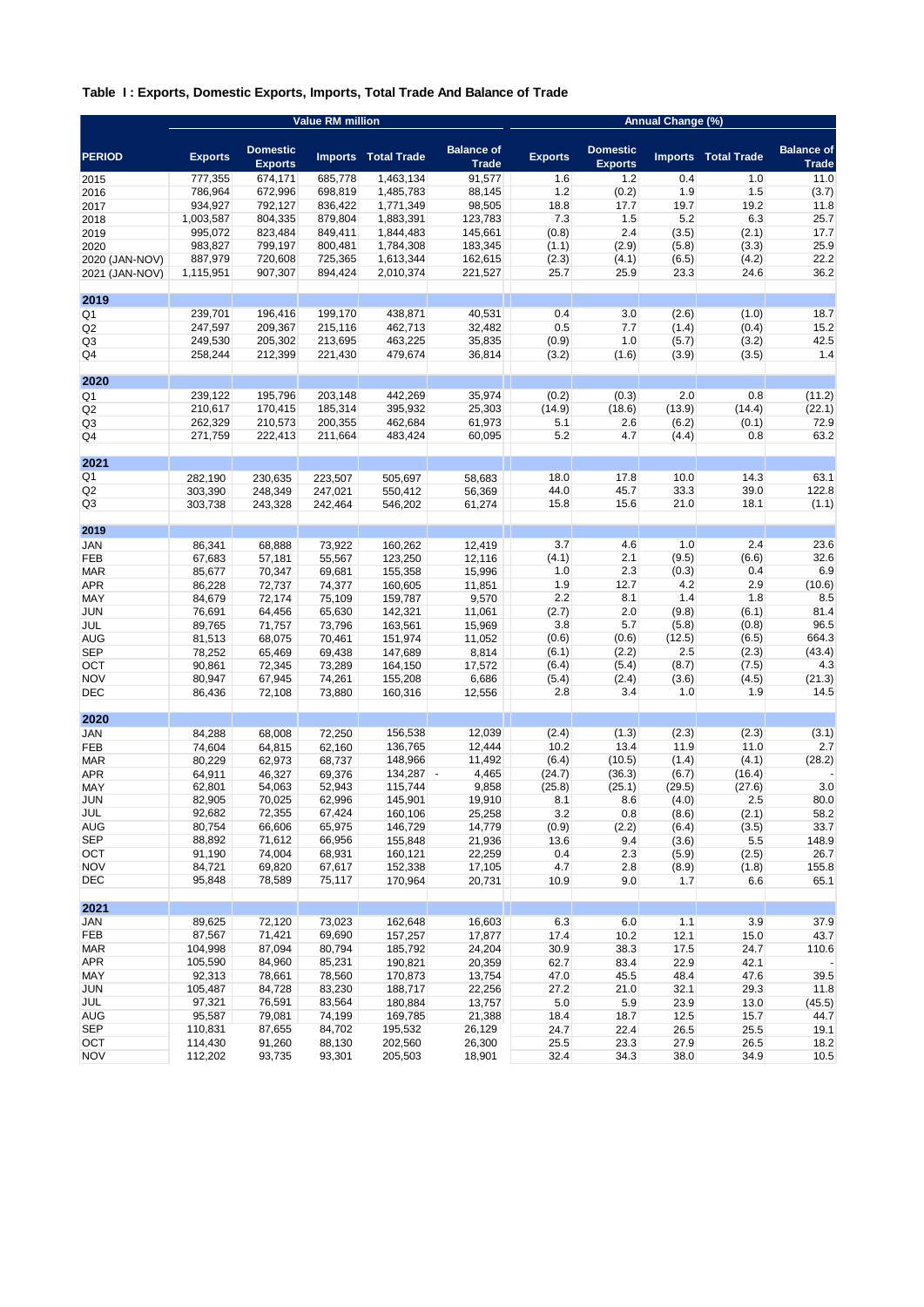#### **Table II: Exports by Country Destination**

|                |                             |            | <b>Value RM million (FOB)</b> |            |       | <b>Annual Change</b> |               | <b>Value RM million (FOB)</b> |           |              |
|----------------|-----------------------------|------------|-------------------------------|------------|-------|----------------------|---------------|-------------------------------|-----------|--------------|
|                |                             | <b>Nov</b> | Oct                           | <b>Nov</b> |       | Share Val RM million | $\frac{9}{6}$ | Jan-Nov                       | Jan-Nov   | <b>Share</b> |
| <b>Rank</b>    | <b>Country</b>              | 2020       | 2021                          | 2021       | (%)   | (FOB)                |               | 2020                          | 2021      | (%)          |
| $\mathbf{1}$   | China                       | 14,229     | 17,847                        | 17,141     | 15.3  | 2,912.4              | 20.5          | 143,650                       | 171,990   | 15.4         |
| $\overline{2}$ | Singapore                   | 13,383     | 15,233                        | 16,014     | 14.3  | 2,630.5              | 19.7          | 128,356                       | 156,587   | 14.0         |
| 3              | <b>United States</b>        | 9,758      | 12,621                        | 13,031     | 11.6  | 3,273.2              | 33.5          | 98,341                        | 127,905   | 11.5         |
| 4              | E.U                         | 6,891      | 9,067                         | 9,018      | 8.0   | 2,126.5              | 30.9          | 76,530                        | 93,487    | 8.4          |
| 5              | Japan                       | 5,301      | 6,745                         | 6,748      | 6.0   | 1,447.0              | 27.3          | 56,380                        | 68,357    | 6.1          |
| 6              | Hong Kong                   | 5,967      | 6,215                         | 6,719      | 6.0   | 752.7                | 12.6          | 61,245                        | 68,247    | 6.1          |
| $\overline{7}$ | Thailand                    | 3,515      | 4,847                         | 4,500      | 4.0   | 985.2                | 28.0          | 41,244                        | 47,546    | 4.3          |
| 8              | Viet Nam                    | 2,617      | 4,251                         | 5,083      | 4.5   | 2,465.9              | 94.2          | 27,928                        | 40,948    | 3.7          |
| 9              | India                       | 2,806      | 4,174                         | 4,761      | 4.2   | 1,955.0              | 69.7          | 26,076                        | 40,047    | 3.6          |
| 10             | Taiwan                      | 2,922      | 3,683                         | 3,390      | 3.0   | 468.2                | 16.0          | 30,962                        | 36,134    | 3.2          |
| 11             | Indonesia                   | 2,070      | 3,876                         | 3,928      | 3.5   | 1,857.7              | 89.7          | 26,991                        | 34,968    | 3.1          |
| 12             | Korea, Republic of          | 2,461      | 2,917                         | 3,669      | 3.3   | 1,207.6              | 49.1          | 31,494                        | 33,668    | 3.0          |
| 13             | Australia                   | 2,265      | 3,701                         | 2,663      | 2.4   | 398.1                | 17.6          | 22,564                        | 32,182    | 2.9          |
| 14             | Philippines                 | 1,345      | 1,874                         | 2,235      | 2.0   | 889.8                | 66.1          | 16,099                        | 20,427    | 1.8          |
| 15             | Turkey                      | 710        | 1,991                         | 1,205      | 1.1   | 494.3                | 69.6          | 6,991                         | 12,884    | 1.2          |
| 16             | Mexico                      | 509        | 1,619                         | 908        | 0.8   | 399.4                | 78.5          | 7,622                         | 10,352    | 0.9          |
| 17             | <b>United Arab Emirates</b> | 756        | 1,267                         | 941        | 0.8   | 185.2                | 24.5          | 7,651                         | 9,487     | 0.9          |
| 18             | United Kingdom              | 882        | 792                           | 813        | 0.7   | (68.8)               | (7.8)         | 9,196                         | 8,800     | 0.8          |
| 19             | Bangladesh                  | 363        | 1,221                         | 947        | 0.8   | 583.9                | 160.7         | 4,606                         | 8,719     | 0.8          |
| 20             | Canada                      | 417        | 445                           | 545        | 0.5   | 128.0                | 30.7          | 3,482                         | 5,746     | 0.5          |
| 21             | Pakistan                    | 407        | 694                           | 452        | 0.4   | 44.7                 | 11.0          | 4,287                         | 5,474     | 0.5          |
| 22             | Brunei Darussalam           | 317        | 283                           | 587        | 0.5   | 269.3                | 84.8          | 2,509                         | 5,200     | 0.5          |
| 23             | Saudi Arabia                | 343        | 630                           | 394        | 0.4   | 51.9                 | 15.1          | 3,808                         | 4,589     | 0.4          |
| 24             | New Zealand                 | 488        | 533.8928                      | 496        | 0.4   | 7.7                  | 1.6           | 3,385                         | 3,956     | 0.4          |
| 25             | <b>Brazil</b>               | 265        | 417                           | 300        | 0.3   | 34.3                 | 12.9          | 2,756                         | 3,923     | 0.4          |
| 26             | Kenya                       | 116        | 866                           | 383        | 0.3   | 267.0                | 229.3         | 1,757                         | 3,653     | 0.3          |
| 27             | Costa Rica                  | 193        | 353                           | 376        | 0.3   | 182.6                | 94.5          | 1,073                         | 3,640     | 0.3          |
| 28             | <b>Russian Federation</b>   | 255        | 355                           | 278        | 0.2   | 23.4                 | 9.2           | 2,749                         | 3,522     | 0.3          |
| 29             | Nigeria                     | 303        | 337                           | 259        | 0.2   | (43.9)               | (14.5)        | 2,209                         | 3,495     | 0.3          |
| 30             | South Africa                | 189        | 501                           | 182        | 0.2   | (7.8)                | (4.1)         | 2,351                         | 3,241     | 0.3          |
|                | <b>Top 30 Country</b>       | 82.044     | 109.358                       | 107,965    | 96.2  | 25,920.8             | 31.6          | 854,291                       | 1,069,173 | 95.8         |
|                | <b>Other Countries</b>      | 2,677      | 5.072                         | 4,237      | 3.8   | 1,560.1              | 58.3          | 33,688                        | 46,778    | 4.2          |
|                | <b>Total Exports</b>        | 84,721     | 114,430                       | 112,202    | 100.0 | 27,480.9             | 32.4          | 887,979                       | 1,115,951 | 100.0        |

**Table III: Imports by Country of Origin**

|                         |                             |            | <b>Value RM million (CIF)</b> |              |             | <b>Annual Change</b> |               | <b>Value RM million (CIF)</b> |                |              |
|-------------------------|-----------------------------|------------|-------------------------------|--------------|-------------|----------------------|---------------|-------------------------------|----------------|--------------|
|                         |                             | <b>Nov</b> | Oct                           | <b>Nov</b>   |             | Share Val RM million | $\frac{9}{6}$ | Jan-Nov                       | <b>Jan-Nov</b> | <b>Share</b> |
| Rank                    | <b>Country</b>              | 2020       |                               | 2021<br>2021 |             | (CIF)                |               | 2020                          | 2021           | (%)          |
| $\mathbf{1}$            | China                       | 15,834     | 19,092                        | 20,777       | (%)<br>22.3 | 4,942.8              | 31.2          | 154,181                       | 206,963        | 23.1         |
| $\overline{2}$          | Singapore                   | 6,212      | 9,805                         | 9,333        | 10.0        | 3,120.7              | 50.2          | 67,204                        | 84,863         | 9.5          |
| 3                       | E.U                         | 4,752      | 6,935                         | 7,641        | 8.2         | 2,889.7              | 60.8          | 53,682                        | 70,154         | 7.8          |
| $\overline{\mathbf{4}}$ | <b>United States</b>        | 5,663      | 7,299                         | 6,689        | 7.2         | 1,026.2              | 18.1          | 64,068                        | 68,069         | 7.6          |
| 5                       | Taiwan                      | 4,562      | 7,250                         | 6,924        | 7.4         | 2,362.1              | 51.8          | 52,792                        | 67,718         | 7.6          |
| 6                       | Japan                       | 5,443      | 6,248                         | 6,412        | 6.9         | 968.8                | 17.8          | 55,350                        | 66,650         | 7.5          |
| $\overline{7}$          | Indonesia                   | 3,405      | 4,881                         | 5,842        | 6.3         | 2,437.4              | 71.6          | 32,475                        | 49,775         | 5.6          |
| 8                       | Korea, Republic of          | 2,993      | 5,205                         | 5,474        | 5.9         | 2,481.2              | 82.9          | 42,791                        | 45,269         | 5.1          |
| 9                       | Thailand                    | 3,262      | 3,930                         | 4,668        | 5.0         | 1,406.2              | 43.1          | 30,746                        | 41,111         | 4.6          |
| 10                      | India                       | 1,728      | 1,524                         | 2,238        | 2.4         | 509.8                | 29.5          | 22,695                        | 22,177         | 2.5          |
| 11                      | Viet Nam                    | 1,432      | 2,007                         | 2,774        | 3.0         | 1,342.2              | 93.7          | 16,419                        | 21,331         | 2.4          |
| 12                      | Australia                   | 1,398      | 2,004                         | 1,510        | 1.6         | 112.2                | 8.0           | 18,051                        | 20,098         | 2.2          |
| 13                      | Hong Kong                   | 1,268      | 1,467                         | 1,510        | 1.6         | 241.9                | 19.1          | 12,543                        | 15,883         | 1.8          |
| 14                      | Saudi Arabia                | 1,030      | 878                           | 1,420        | 1.5         | 389.8                | 37.8          | 15,148                        | 11,609         | 1.3          |
| 15                      | <b>United Arab Emirates</b> | 1,224      | 1,336                         | 1,286        | 1.4         | 61.8                 | 5.0           | 10,857                        | 10,916         | 1.2          |
| 16                      | <b>Brazil</b>               | 1,134      | 848                           | 1,285        | 1.4         | 150.8                | 13.3          | 7,681                         | 10,721         | 1.2          |
| 17                      | Philippines                 | 872        | 956                           | 907          | 1.0         | 35.6                 | 4.1           | 7,830                         | 8,975          | 1.0          |
| 18                      | Switzerland                 | 558        | 638                           | 662          | 0.7         | 103.7                | 18.6          | 5,482                         | 7,022          | 0.8          |
| 19                      | <b>United Kingdom</b>       | 596        | 630                           | 722          | 0.8         | 126.4                | 21.2          | 5,946                         | 6,751          | 0.8          |
| 20                      | Argentina                   | 286        | 876                           | 521          | 0.6         | 234.1                | 81.7          | 4,727                         | 6,333          | 0.7          |
| 21                      | <b>Russian Federation</b>   | 490        | 473                           | 257          | 0.3         | (232.6)              | (47.5)        | 3,118                         | 4,653          | 0.5          |
| 22                      | Cote D'ivoire               | 269        | 340                           | 306          | 0.3         | 37.7                 | 14.0          | 3,058                         | 3,440          | 0.4          |
| 23                      | Canada                      | 280        | 386                           | 396          | 0.4         | 116.3                | 41.5          | 2,761                         | 3,270          | 0.4          |
| 24                      | Oman                        | 362        | 278                           | 283          | 0.3         | (79.9)               | (22.0)        | 2,430                         | 2,905          | 0.3          |
| 25                      | New Zealand                 | 232        | 243                           | 228          | 0.2         | (4.5)                | (1.9)         | 2,846                         | 2,828          | 0.3          |
| 26                      | Turkey                      | 373        | 357                           | 211          | 0.2         | (162.7)              | (43.6)        | 1,832                         | 2,614          | 0.3          |
| 27                      | Mexico                      | 161        | 207                           | 230          | 0.2         | 69.5                 | 43.3          | 1,546                         | 2,129          | 0.2          |
| 28                      | Iraq                        | 132        | $\mathbf 0$                   | 232          | 0.2         | 100.0                | 75.9          | 901                           | 1,900          | 0.2          |
| 29                      | Brunei Darussalam           | 23         | 142                           | 59           | 0.1         | 36.7                 | 162.4         | 1,812                         | 1,900          | 0.2          |
| 30                      | Ghana                       | 24         | 74                            | 87           | 0.1         | 62.7                 | 256.6         | 837                           | 1,805          | 0.2          |
|                         | <b>Top 30 Country</b>       | 65,998     | 86,309                        | 90,885       | 97.4        | 24,886.7             | 37.7          | 701,811                       | 869,834        | 97.3         |
|                         | <b>Other Countries</b>      | 1,619      | 1,820                         | 2,417        | 2.6         | 797.9                | 49.3          | 23,554                        | 24,590         | 2.7          |
|                         | <b>Total Imports</b>        | 67,617     | 88,130                        | 93,301       | 100.0       | 25,684.6             | 38.0          | 725,365                       | 894,424        | 100.0        |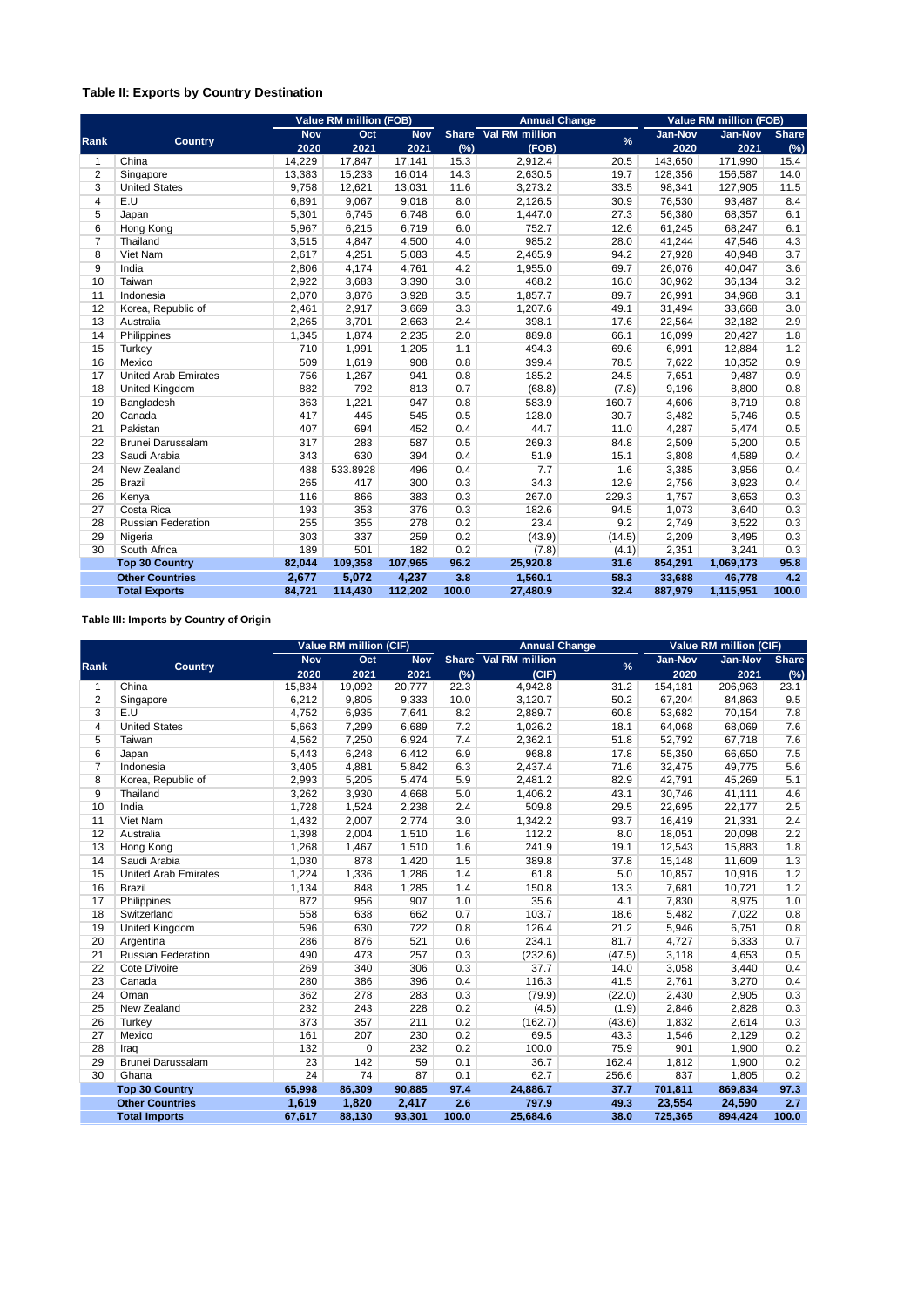#### **Table IV: Exports by Sector and Sub-sector**

|                                             |              | <b>Value RM million (FOB)</b> |                |       | Annual Change (%)    |               | <b>Value RM million (FOB)</b> |                     |              |  |
|---------------------------------------------|--------------|-------------------------------|----------------|-------|----------------------|---------------|-------------------------------|---------------------|--------------|--|
| <b>Sector and Sub-sector</b>                | <b>Nov</b>   | Oct                           | <b>Nov</b>     |       | Share Val RM million | $\frac{9}{6}$ | Jan-Nov                       | <b>Jan-Nov 2021</b> | <b>Share</b> |  |
|                                             | 2020         | 2021                          | 2021           | (% )  | (FOB)                |               | 2020                          |                     | (% )         |  |
| <b>MANUFACTURING</b>                        | 74,417       | 98,610                        | 95,413.7       | 85.0  | 20,996.7             | 28.2          | 767,492                       | 961,894.0           | 86.2         |  |
| Electrical & Electronic Products (E&E)      | 34,103       | 42,011                        | 40,039         | 42.0  | 5,936.0              | 17.4          | 349,625                       | 405,828             | 42.2         |  |
| <b>Petroleum Products</b>                   | 4,560        | 9,883                         | 9,649          | 10.1  | 5,088.5              | 111.6         | 56,413                        | 88,782              | 9.2          |  |
| <b>Chemical And Chemical Products</b>       | 4,461        | 6,611                         | 6,508          | 6.8   | 2,047.0              | 45.9          | 45,736                        | 63,864              | 6.6          |  |
| <b>Rubber Products</b>                      | 5,133        | 3,479                         | 3,404          | 3.6   | (1,729.8)            | (33.7)        | 38,889                        | 61,332              | 6.4          |  |
| Manufacture Of Metal                        | 3,265        | 7,777                         | 5,742          | 6.0   | 2,477.0              | 75.9          | 32,561                        | 56,159              | 5.8          |  |
| Machinery, Equipment And Parts              | 3,348        | 4,740                         | 4,495          | 4.7   | 1,146.8              | 34.3          | 35,716                        | 44,468              | 4.6          |  |
| Optical & Scientific Equipment              | 3,606        | 4,292                         | 4,197          | 4.4   | 590.5                | 16.4          | 38,409                        | 42,131              | 4.4          |  |
| Palm Oil-Based Manufactured Products        | 1,835        | 2,975                         | 3,173          | 3.3   | 1,337.9              | 72.9          | 19,039                        | 28,962              | 3.0          |  |
| Iron And Steel Products                     | 1,944        | 2,806                         | 2,993          | 3.1   | 1,049.3              | 54.0          | 21,477                        | 26,219              | 2.7          |  |
| Processed Food                              | 1,770        | 2,287                         | 2,280          | 2.4   | 509.6                | 28.8          | 19,287                        | 22,128              | 2.3          |  |
| <b>Wood Products</b>                        | 1,519        | 1,501                         | 1,746          | 1.8   | 227.5                | 15.0          | 14,449                        | 14,713              | 1.5          |  |
| <b>Manufacture Of Plastics</b>              | 1,101        | 1,424                         | 1,386          | 1.5   | 285.6                | 26.0          | 11,900                        | 14,473              | 1.5          |  |
| <b>Transport Equipment</b>                  | 1,217        | 1,499                         | 1,625          | 1.7   | 407.9                | 33.5          | 17,103                        | 14,417              | 1.5          |  |
| Textiles, Apparels And Footwear             | 1,242        | 1,367                         | 1,519          | 1.6   | 276.8                | 22.3          | 12,521                        | 14,275              | 1.5          |  |
| Non-Metallic Mineral Products               | 811          | 944                           | 972            | 1.0   | 160.9                | 19.8          | 7,379                         | 9,574               | 1.0          |  |
| Paper & Pulp Products                       | 504          | 751                           | 745            | 0.8   | 241.0                | 47.8          | 5,754                         | 7,650               | 0.8          |  |
| Jewellery                                   | 486          | 613                           | 578            | 0.6   | 91.4                 | 18.8          | 3,634                         | 5,179               | 0.5          |  |
| Beverages & Tobacco                         | 212          | 213                           | 231            | 0.2   | 19.4                 | 9.2           | 2,292                         | 2,206               | 0.2          |  |
| <b>Other Manufactures</b>                   | 3,300        | 3,437                         | 4,133          | 4.3   | 833.3                | 25.3          | 35,307                        | 39,534              | 4.1          |  |
| <b>AGRICULTURE</b>                          | 5.648        | 9,243                         | 9,988          | 8.9   | 4,339.2              | 76.8          | 63,371                        | 87,030              | 7.8          |  |
| Palm Oil and Palm-Based Products            | 4,009        | 7,356                         | 7,915          | 79.2  | 3,905.5              | 97.4          | 45,812                        | 66,803              | 76.8         |  |
| <b>Natural Rubber</b>                       | 336          | 443                           | 435            | 4.4   | 99.1                 | 29.5          | 2,910                         | 4,227               | 4.9          |  |
| Other Vegetables Oil                        | 221          | 243                           | 291            | 2.9   | 69.7                 | 31.5          | 2,582                         | 3,143               | 3.6          |  |
| Sawn Timber & Moulding                      | 268          | 306                           | 349            | 3.5   | 81.0                 | 30.3          | 2,845                         | 2,911               | 3.3          |  |
| Seafood, fresh, chilled or frozen           | 195          | 221                           | 236            | 2.4   | 40.7                 | 20.9          | 2,099                         | 2,226               | 2.6          |  |
| Sawlog                                      | 22           | 41                            | 57             | 0.6   | 35.0                 | 158.4         | 439                           | 497                 | 0.6          |  |
| <b>Other Agriculture</b>                    | 598          | 634                           | 706            | 7.1   | 108.2                | 18.1          | 6,684                         | 7,224               | 8.3          |  |
| <b>MINING</b>                               | 4,371        | 6,139                         | 6,348          | 5.7   | 1,977.0              | 45.2          | 53,295                        | 62,776              | 5.6          |  |
| Liquefied Natural Gas (LNG)                 | 1,924        | 3,086                         | 3,839          | 60.5  | 1,914.7              | 99.5          | 26,965                        | 32,172              | 51.2         |  |
| Crude Petroleum                             | 1,565        | 1,662                         | 1,356          | 21.4  | (209.3)              | (13.4)        | 17,420                        | 18,603              | 29.6         |  |
| Metalliferous Ores and Metal Scrap          | 593          | 897                           | 663            | 10.4  | 69.5                 | 11.7          | 5,668                         | 7,187               | 11.4         |  |
| Tin                                         | 145          | 212                           | 155            | 2.4   | 10.4                 | 7.2           | 1,310                         | 1,995               | 3.2          |  |
| Condensates and other petroleum oil         | 28           | 158                           | 202            | 3.2   | 173.7                | 625.4         | 765                           | 1,480               | 2.4          |  |
| <b>Crude Fertilizers And Crude Minerals</b> | 114          | 124                           | 132            | 2.1   | 17.8                 | 15.6          | 1,153                         | 1,320               | 2.1          |  |
| <b>Other Mining</b>                         | $\mathbf{1}$ | $\mathbf 0$                   | $\overline{2}$ | 0.0   | 0.2                  | 12.0          | 15                            | 19                  | 0.0          |  |
| <b>Others</b>                               | 285          | 438                           | 453            | 0.4   | 168.0                | 59.0          | 3,821                         | 4,251               | 0.4          |  |
| <b>Total Exports</b>                        | 84.721       | 114.430                       | 112.202        | 100.0 | 27.480.9             | 32.4          | 887,979                       | 1,115,951           | 100.0        |  |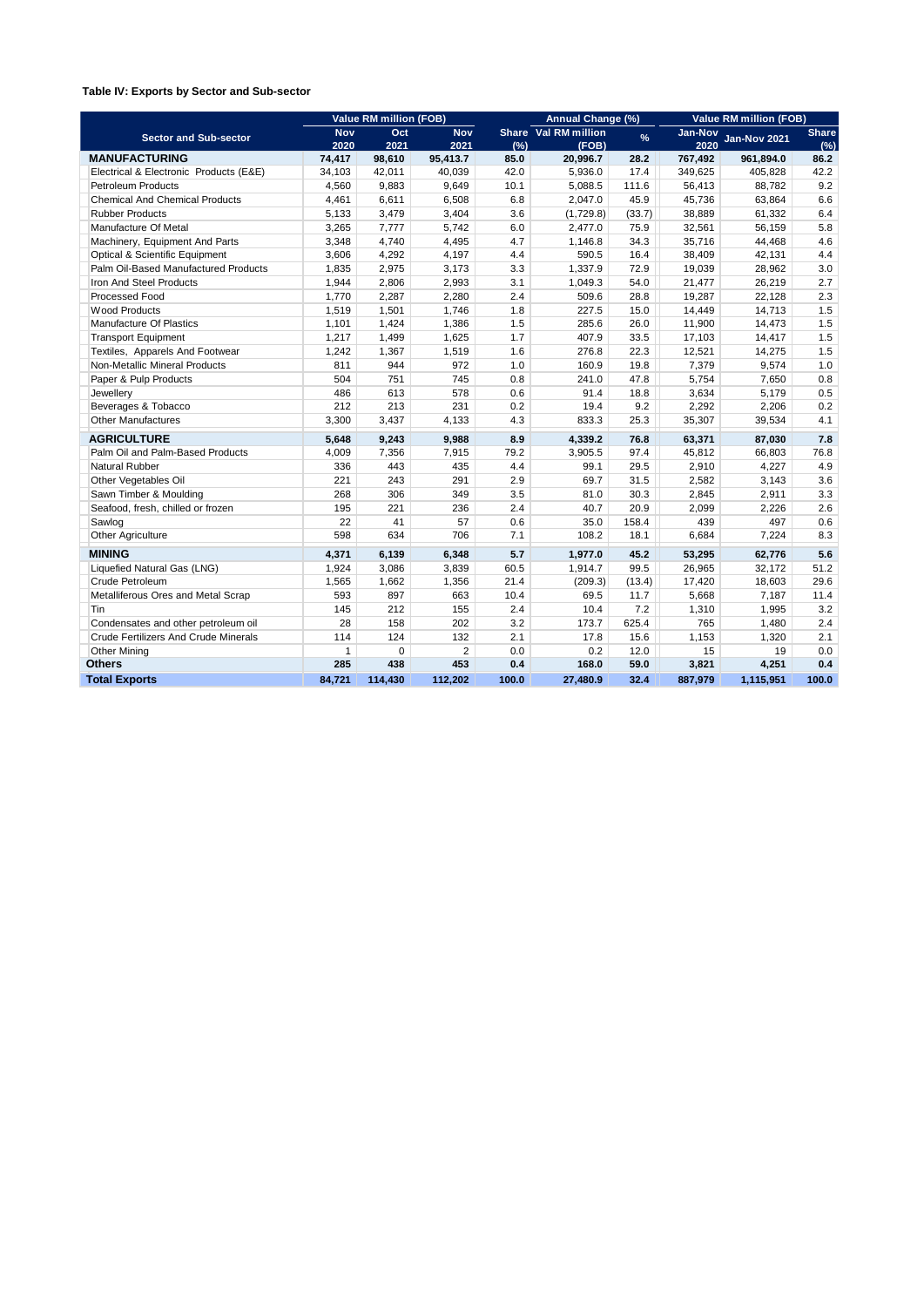#### **Table V: Imports by Sector and Sub-sector**

|                                             |            | Value RM million (CIF) |                |       | <b>Annual Change</b> |               | Value RM million (CIF) |                |              |  |
|---------------------------------------------|------------|------------------------|----------------|-------|----------------------|---------------|------------------------|----------------|--------------|--|
| <b>Sector and Sub-sector</b>                | <b>Nov</b> | Oct                    | <b>Nov</b>     |       | Share Val RM million | $\frac{9}{6}$ | <b>Jan-Nov</b>         | <b>Jan-Nov</b> | <b>Share</b> |  |
|                                             | 2020       | 2021                   | 2021           | (%)   | (CIF)                |               | 2020                   | 2021           | (%)          |  |
| <b>MANUFACTURING</b>                        | 58,524     | 75,784                 | 80,982.7       | 86.8  | 22,458.6             | 38.4          | 623,098                | 768,309.9      | 85.9         |  |
| Electrical & Electronic Products (E&E)      | 21,873     | 30,339                 | 30,405         | 37.5  | 8,531.7              | 39.0          | 229,417                | 283,663        | 36.9         |  |
| Chemical And Chemical Products (Exclude Pla | 6,430      | 8,177                  | 9,065          | 11.2  | 2,635.1              | 41.0          | 66,977                 | 87,338         | 11.4         |  |
| <b>Petroleum Products</b>                   | 4,605      | 9,631                  | 9,830          | 12.1  | 5,225.8              | 113.5         | 55,250                 | 83,125         | 10.8         |  |
| Machinery, Equipment And Parts              | 5,139      | 5,463                  | 6,338          | 7.8   | 1,199.2              | 23.3          | 54,250                 | 61,195         | 8.0          |  |
| Manufacture Of Metal                        | 3,866      | 4,291                  | 4,852          | 6.0   | 986.8                | 25.5          | 42,457                 | 49,447         | 6.4          |  |
| <b>Transport Equipment</b>                  | 2,714      | 2,372                  | 3,275          | 4.0   | 561.4                | 20.7          | 33,330                 | 30,525         | 4.0          |  |
| Iron And Steel Products                     | 2,067      | 2,892                  | 2,989          | 3.7   | 922.2                | 44.6          | 22,502                 | 29,805         | 3.9          |  |
| Optical & Scientific Equipment              | 2,014      | 2,231                  | 2,429          | 3.0   | 414.4                | 20.6          | 20,914                 | 24,237         | 3.2          |  |
| Processed Food                              | 2,015      | 2,070                  | 2,242          | 2.8   | 226.7                | 11.2          | 19,753                 | 22,284         | 2.9          |  |
| <b>Rubber Products</b>                      | 1,016      | 1,216                  | 1,223          | 1.5   | 206.8                | 20.4          | 8,553                  | 15,572         | 2.0          |  |
| Textiles, Apparels And Footwear             | 1,192      | 1,193                  | 1,348          | 1.7   | 156.9                | 13.2          | 13,295                 | 12,986         | 1.7          |  |
| Manufacture Of Plastics                     | 1,018      | 1,066                  | 1,184          | 1.5   | 166.5                | 16.4          | 10,357                 | 12,136         | 1.6          |  |
| Paper & Pulp Products                       | 791        | 900                    | 928            | 1.1   | 136.7                | 17.3          | 8,738                  | 10,866         | 1.4          |  |
| Palm Oil-Based Manufactured Products        | 431        | 630                    | 849            | 1.0   | 417.7                | 96.9          | 4,532                  | 7,361          | 1.0          |  |
| Non-Metallic Mineral Products               | 648        | 543                    | 719            | 0.9   | 71.0                 | 11.0          | 5,888                  | 6,583          | 0.9          |  |
| <b>Wood Products</b>                        | 437        | 466                    | 557            | 0.7   | 120.0                | 27.5          | 3,959                  | 5,077          | 0.7          |  |
| Jewellery                                   | 355        | 458                    | 588            | 0.7   | 232.9                | 65.6          | 3,138                  | 4,505          | 0.6          |  |
| Beverages & Tobacco                         | 271        | 181                    | 233            | 0.3   | (38.1)               | (14.1)        | 2,344                  | 2,316          | 0.3          |  |
| <b>Other Manufactures</b>                   | 1,643      | 1,667                  | 1,928          | 2.4   | 284.9                | 17.3          | 17,444                 | 19,288         | 2.5          |  |
|                                             |            |                        |                |       |                      |               |                        |                |              |  |
| <b>AGRICULTURE</b>                          | 4,153      | 5,339                  | 5,260          | 5.6   | 1,106.8              | 26.7          | 43,440                 | 55,614         | 6.2          |  |
| Palm Oil and Palm-Based Products            | 583        | 973                    | 1,028          | 19.5  | 444.8                | 76.2          | 4,339                  | 9,419          | 16.9         |  |
| <b>Natural Rubber</b>                       | 574        | 607                    | 604            | 11.5  | 30.0                 | 5.2           | 5,427                  | 6,650          | 12.0         |  |
| Other Vegetables Oil                        | 265        | 390                    | 351            | 6.7   | 86.3                 | 32.6          | 2,631                  | 4,011          | 7.2          |  |
| Seafood, fresh, chilled or frozen           | 317        | 370                    | 408            | 7.8   | 91.6                 | 28.9          | 3,023                  | 3,557          | 6.4          |  |
| Sawn Timber & Moulding                      | 68         | 90                     | 92             | 1.8   | 24.2                 | 35.7          | 622                    | 842            | 1.5          |  |
| Sawlog                                      | 26         | 51                     | $\overline{7}$ | 0.1   | (19.2)               | (74.5)        | 127                    | 200            | 0.4          |  |
| Other Agriculture                           | 2,321      | 2,858                  | 2,770          | 52.7  | 449.0                | 19.4          | 27,271                 | 30,934         | 55.6         |  |
|                                             |            |                        |                |       |                      |               |                        |                |              |  |
| <b>MINING</b>                               | 2,939      | 4,513                  | 5,290          | 5.7   | 2,350.3              | 80.0          | 45,526                 | 48,006         | 5.4          |  |
| Metalliferous Ores and Metal Scrap          | 1,012      | 1,226                  | 1,653          | 31.2  | 641.4                | 63.4          | 10,049                 | 14,347         | 29.9         |  |
| Crude Petroleum                             | 613        | 588                    | 1,421          | 26.9  | 807.7                | 131.7         | 17,755                 | 13,572         | 28.3         |  |
| <b>Crude Fertilizers And Crude Minerals</b> | 178        | 220                    | 206            | 3.9   | 27.8                 | 15.6          | 1,715                  | 2,291          | 4.8          |  |
| Liquefied Natural Gas (LNG)                 | 207        | 133                    | ÷.             | ÷.    | (207.1)              | (100.0)       | 4,773                  | 1,408          | 2.9          |  |
| Tin                                         | 30         | 52                     | 86             | 1.6   | 56.2                 | 187.7         | 294                    | 572            | 1.2          |  |
| Condensates and other petroleum oil         | 8          | 45                     | 34             | 0.6   | 26.2                 | 332.7         | 801                    | 260            | 0.5          |  |
| <b>Other Mining</b>                         | 891        | 2,249                  | 1,889          | 35.7  | 998.2                | 112.0         | 10,138                 | 15,556         | 32.4         |  |
| <b>Others</b>                               | 2,000      | 2,494                  | 1,769          | 1.9   | (231.1)              | (11.6)        | 13,301                 | 22,494         | 2.5          |  |
| <b>Total Imports</b>                        | 67,617     | 88,130                 | 93,301         | 100.0 | 25,684.6             | 38.0          | 725,365                | 894,424        | 100.0        |  |